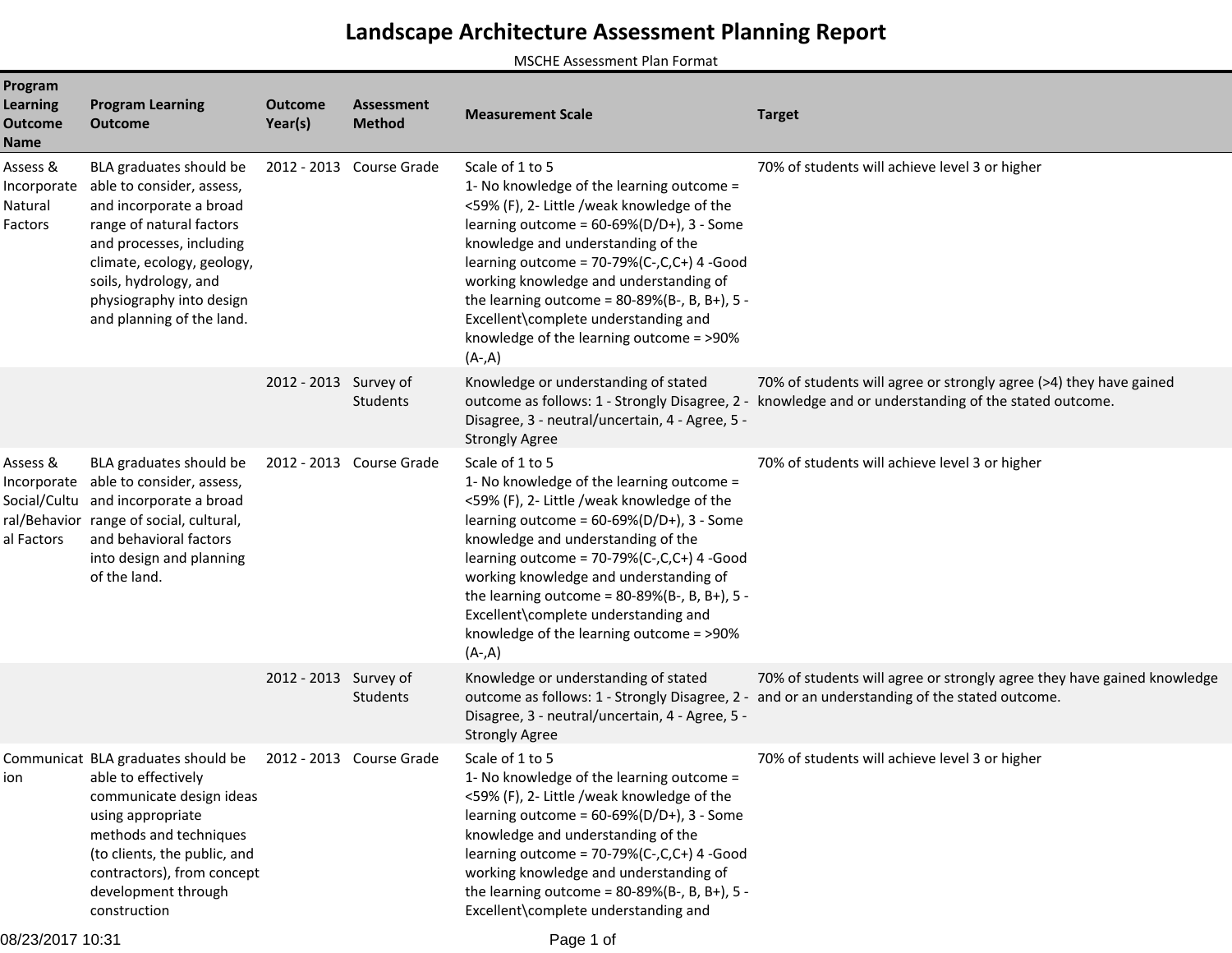| Program<br><b>Learning</b><br><b>Outcome</b><br><b>Name</b> | <b>Program Learning</b><br><b>Outcome</b>                                                                                                                                                                     | <b>Outcome</b><br>Year(s) | <b>Assessment</b><br><b>Method</b> | <b>Measurement Scale</b>                                                                                                                                                                                                                                                                                                                                                                                                                        | <b>Target</b>                                                                                                                                                              |
|-------------------------------------------------------------|---------------------------------------------------------------------------------------------------------------------------------------------------------------------------------------------------------------|---------------------------|------------------------------------|-------------------------------------------------------------------------------------------------------------------------------------------------------------------------------------------------------------------------------------------------------------------------------------------------------------------------------------------------------------------------------------------------------------------------------------------------|----------------------------------------------------------------------------------------------------------------------------------------------------------------------------|
| ion                                                         | Communicat documentation.                                                                                                                                                                                     |                           | 2012 - 2013 Course Grade           | $(A-A)$                                                                                                                                                                                                                                                                                                                                                                                                                                         | knowledge of the learning outcome = >90% 70% of students will achieve level 3 or higher                                                                                    |
|                                                             |                                                                                                                                                                                                               | 2012 - 2013 Survey of     | Students                           | Knowledge or understanding of stated<br>Disagree, 3 - neutral/uncertain, 4 - Agree, 5 -<br><b>Strongly Agree</b>                                                                                                                                                                                                                                                                                                                                | 70% of students will agree or strongly agree (>4) they have gained<br>outcome as follows: 1 - Strongly Disagree, 2 - knowledge and or understanding of the stated outcome. |
| Design<br>Contexts<br>and Forms                             | BLA graduates should be<br>able to consider and<br>assess the design context<br>of a particular site, place,<br>or region, and identify<br>important design forms,<br>patterns, and organizing<br>structures. |                           | 2012 - 2013 Course Grade           | Scale of 1 to 5<br>1- No knowledge of the learning outcome =<br><59% (F), 2- Little /weak knowledge of the<br>learning outcome = $60-69\%$ (D/D+), 3 - Some<br>knowledge and understanding of the<br>learning outcome = $70-79%$ (C-,C,C+) 4 -Good<br>working knowledge and understanding of<br>the learning outcome = $80-89%$ (B-, B, B+), 5 -<br>Excellent\complete understanding and<br>knowledge of the learning outcome = >90%<br>$(A-A)$ | 70% of students will achieve level 3 or higher                                                                                                                             |
|                                                             |                                                                                                                                                                                                               | 2012 - 2013 Survey of     | Students                           | Knowledge or understanding of stated<br>Disagree, 3 - neutral/uncertain, 4 - Agree, 5 -<br><b>Strongly Agree</b>                                                                                                                                                                                                                                                                                                                                | 70% of students will agree or strongly agree (>4) they have gained<br>outcome as follows: 1 - Strongly Disagree, 2 - knowledge and or understanding of the stated outcome. |
| Draw Upon<br>Precedents                                     | BLA graduates should be<br>able to consider and draw<br>upon the precedents and<br>typologies developed over<br>the course of the history<br>of art and design.                                               |                           | 2012 - 2013 Course Grade           | Scale of 1 to 5<br>1- No knowledge of the learning outcome =<br><59% (F), 2- Little /weak knowledge of the<br>learning outcome = $60-69\%$ (D/D+), 3 - Some<br>knowledge and understanding of the<br>learning outcome = $70-79%$ (C-,C,C+) 4 -Good<br>working knowledge and understanding of<br>the learning outcome = $80-89%$ (B-, B, B+), 5 -<br>Excellent\complete understanding and<br>knowledge of the learning outcome = >90%<br>$(A-A)$ | 70% of students will achieve level 3 or higher                                                                                                                             |
|                                                             |                                                                                                                                                                                                               | 2012 - 2013 Survey of     | Students                           | Knowledge or understanding of stated<br>outcome as follows: 1 - Strongly Disagree, 2 -<br>Disagree, 3 - neutral/uncertain, 4 - Agree, 5 -<br><b>Strongly Agree</b>                                                                                                                                                                                                                                                                              | 70% of students will agree or strongly agree (>4) they have gained<br>knowledge and or understanding of the stated outcome.                                                |
| Ethical                                                     | BLA graduates should be                                                                                                                                                                                       |                           | 2012 - 2013 Course Grade           | Scale of 1 to 5                                                                                                                                                                                                                                                                                                                                                                                                                                 | 70% of students will achieve level 3 or higher                                                                                                                             |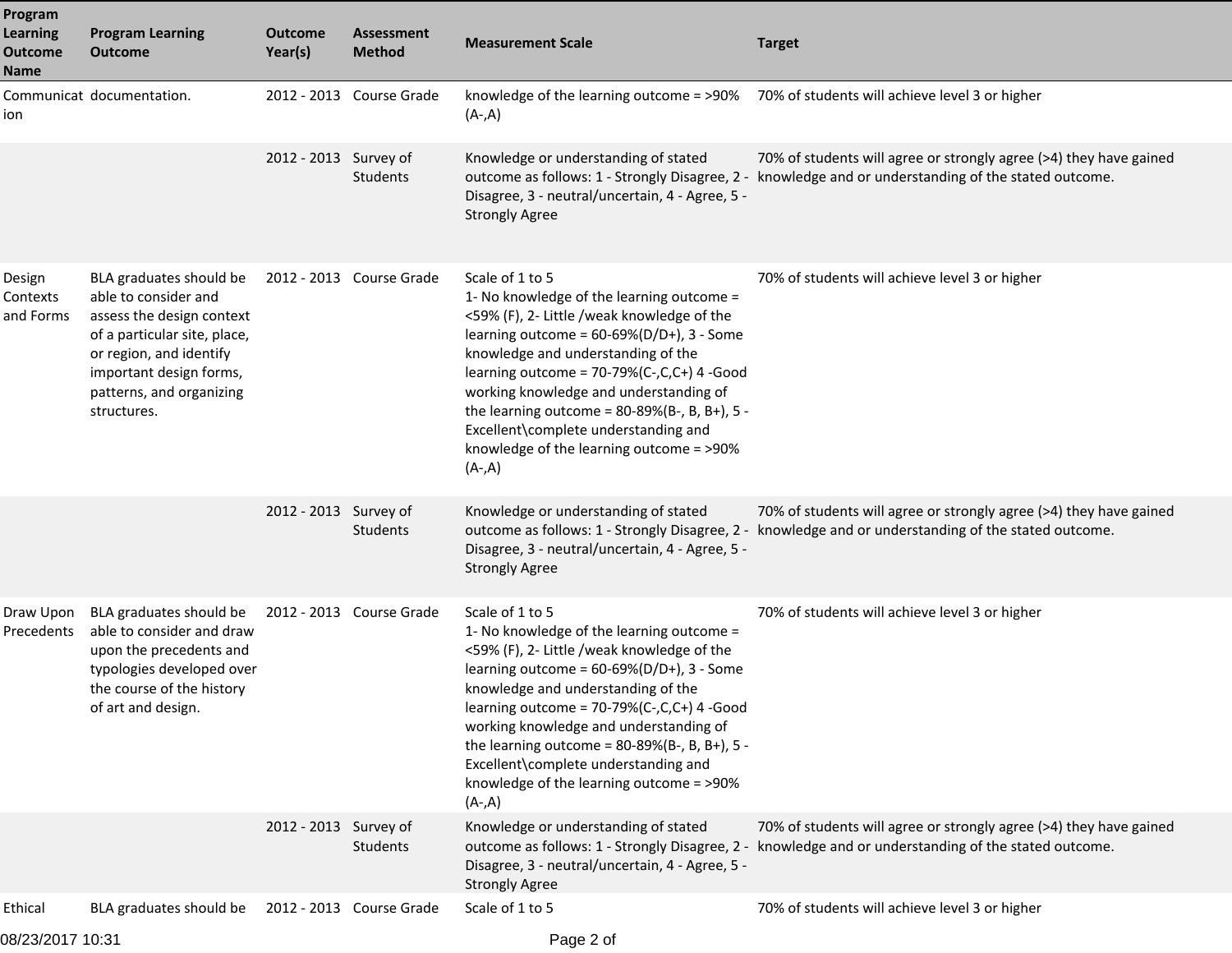| Program<br><b>Learning</b><br><b>Outcome</b><br><b>Name</b> | <b>Program Learning</b><br><b>Outcome</b>                                                                                                                                                                                                                                                                                                                                                                                                                                                                                                        | <b>Outcome</b><br>Year(s) | <b>Assessment</b><br><b>Method</b> | <b>Measurement Scale</b>                                                                                                                                                                                                                                                                                                                                                                                                                        | <b>Target</b>                                                                                                                                                              |
|-------------------------------------------------------------|--------------------------------------------------------------------------------------------------------------------------------------------------------------------------------------------------------------------------------------------------------------------------------------------------------------------------------------------------------------------------------------------------------------------------------------------------------------------------------------------------------------------------------------------------|---------------------------|------------------------------------|-------------------------------------------------------------------------------------------------------------------------------------------------------------------------------------------------------------------------------------------------------------------------------------------------------------------------------------------------------------------------------------------------------------------------------------------------|----------------------------------------------------------------------------------------------------------------------------------------------------------------------------|
| Standards                                                   | both aware of, and<br>comfortable adhering to<br>the ethical standards of<br>the profession of<br>landscape architecture.                                                                                                                                                                                                                                                                                                                                                                                                                        |                           | 2012 - 2013 Course Grade           | 1- No knowledge of the learning outcome =<br><59% (F), 2- Little /weak knowledge of the<br>learning outcome = $60-69\%$ (D/D+), 3 - Some<br>knowledge and understanding of the<br>learning outcome = $70-79%$ (C-,C,C+) 4 -Good<br>working knowledge and understanding of<br>the learning outcome = $80-89%$ (B-, B, B+), 5 -<br>Excellent\complete understanding and<br>knowledge of the learning outcome = >90%<br>$(A-A)$                    | 70% of students will achieve level 3 or higher                                                                                                                             |
|                                                             |                                                                                                                                                                                                                                                                                                                                                                                                                                                                                                                                                  | 2012 - 2013 Survey of     | Students                           | Knowledge or understanding of stated<br>Disagree, 3 - neutral/uncertain, 4 - Agree, 5 -<br><b>Strongly Agree</b>                                                                                                                                                                                                                                                                                                                                | 70% of students will agree or strongly agree (>4) they have gained<br>outcome as follows: 1 - Strongly Disagree, 2 - knowledge and or understanding of the stated outcome. |
| n of<br>Technical<br>ns                                     | Incorporatio BLA graduates should be<br>able to incorporate<br>significant technical<br>Consideratio considerations necessary<br>for the implementation of<br>site designs, including site<br>grading, drainage and<br>stormwater management,<br>erosion control, soils<br>design, design of<br>pedestrian and vehicular<br>circulation systems,<br>parking design,<br>incorporation of<br>ADA/universal design<br>requirements,<br>incorporation of<br>sustainable systems, and<br>design of ecologically<br>suitable/sustainable<br>plantings. |                           | 2012 - 2013 Course Grade           | Scale of 1 to 5<br>1- No knowledge of the learning outcome =<br><59% (F), 2- Little /weak knowledge of the<br>learning outcome = $60-69\%$ (D/D+), 3 - Some<br>knowledge and understanding of the<br>learning outcome = $70-79%$ (C-,C,C+) 4 -Good<br>working knowledge and understanding of<br>the learning outcome = $80-89%$ (B-, B, B+), 5 -<br>Excellent\complete understanding and<br>knowledge of the learning outcome = >90%<br>$(A-A)$ | 70% of students will achieve level 3 or higher                                                                                                                             |
|                                                             |                                                                                                                                                                                                                                                                                                                                                                                                                                                                                                                                                  | 2012 - 2013 Survey of     | <b>Students</b>                    | Knowledge or understanding of stated<br>Disagree, 3 - neutral/uncertain, 4 - Agree, 5 -<br><b>Strongly Agree</b>                                                                                                                                                                                                                                                                                                                                | 70% of students will agree or strongly agree (>4) they have gained<br>outcome as follows: 1 - Strongly Disagree, 2 - knowledge and or understanding of the stated outcome. |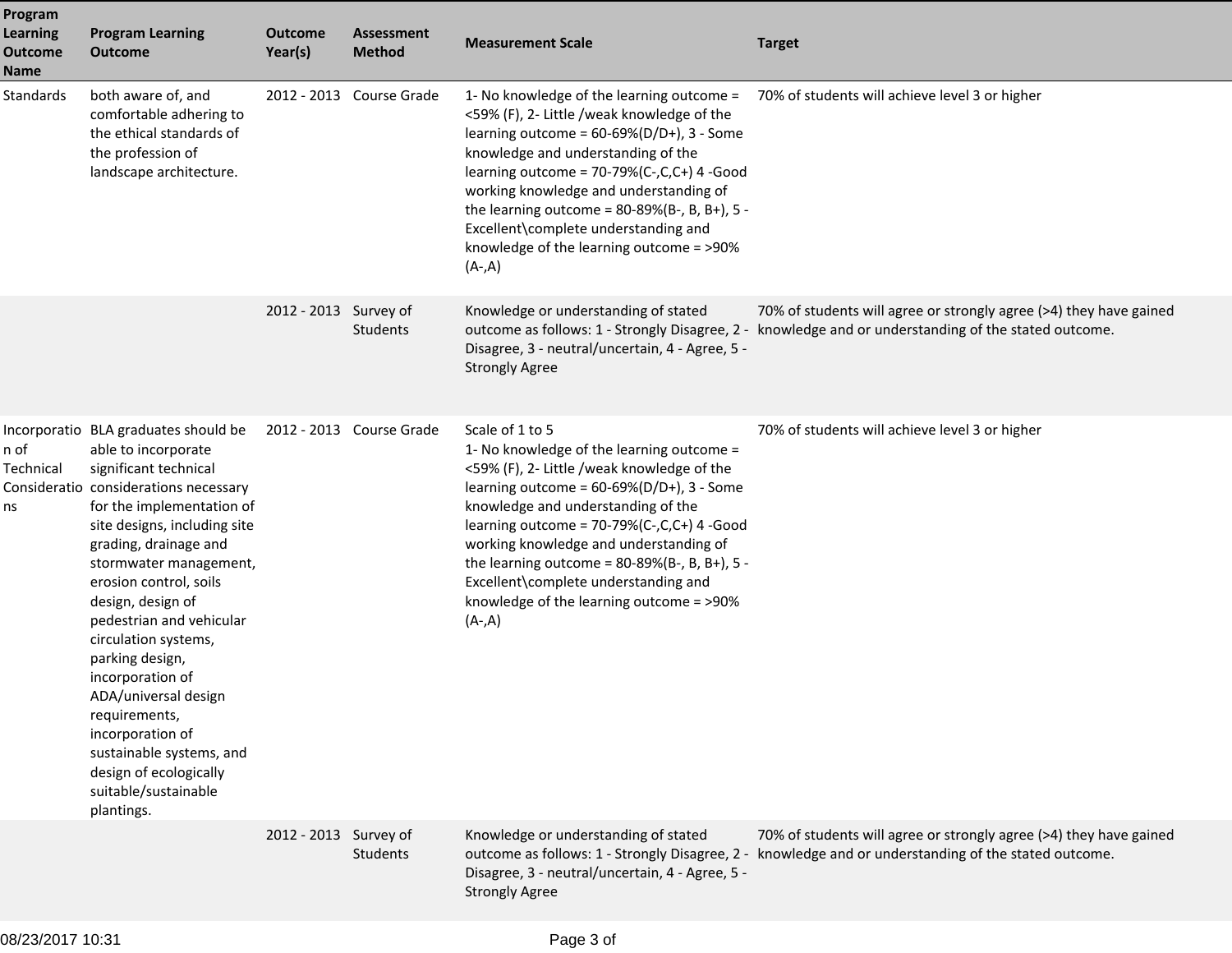| Program<br><b>Learning</b><br><b>Outcome</b><br><b>Name</b> | <b>Program Learning</b><br><b>Outcome</b>                                                                                                                                                           | <b>Outcome</b><br>Year(s) | <b>Assessment</b><br><b>Method</b> | <b>Measurement Scale</b>                                                                                                                                                                                                                                                                                                                                                                                                                        | <b>Target</b>                                                                                                                                                              |
|-------------------------------------------------------------|-----------------------------------------------------------------------------------------------------------------------------------------------------------------------------------------------------|---------------------------|------------------------------------|-------------------------------------------------------------------------------------------------------------------------------------------------------------------------------------------------------------------------------------------------------------------------------------------------------------------------------------------------------------------------------------------------------------------------------------------------|----------------------------------------------------------------------------------------------------------------------------------------------------------------------------|
| Materials<br>and<br>Structural<br>Systems                   | BLA graduates should be<br>able to consider, assess,<br>and select appropriate<br>materials and structural<br>systems to implement<br>design ideas.                                                 |                           | 2012 - 2013 Course Grade           | Scale of 1 to 5<br>1- No knowledge of the learning outcome =<br><59% (F), 2- Little /weak knowledge of the<br>learning outcome = $60-69\%$ (D/D+), 3 - Some<br>knowledge and understanding of the<br>learning outcome = 70-79%(C-,C,C+) 4 -Good<br>working knowledge and understanding of<br>the learning outcome = $80-89%$ (B-, B, B+), 5 -<br>Excellent\complete understanding and<br>knowledge of the learning outcome = >90%<br>$(A-A)$    | 70% of students will achieve level 3 or higher                                                                                                                             |
|                                                             |                                                                                                                                                                                                     | 2012 - 2013 Survey of     | <b>Students</b>                    | Knowledge or understanding of stated<br>Disagree, 3 - neutral/uncertain, 4 - Agree, 5 -<br><b>Strongly Agree</b>                                                                                                                                                                                                                                                                                                                                | 70% of students will agree or strongly agree (>4) they have gained<br>outcome as follows: 1 - Strongly Disagree, 2 - knowledge and or understanding of the stated outcome. |
| Political,<br>Legal,<br>Regulatory<br>Concepts              | BLA graduates should be<br>able to consider, assess,<br>and adapt to a variety of<br>political, legal, and<br>regulatory contexts for<br>design.                                                    |                           | 2012 - 2013 Course Grade           | Scale of 1 to 5<br>1- No knowledge of the learning outcome =<br><59% (F), 2- Little /weak knowledge of the<br>learning outcome = $60-69\%$ (D/D+), 3 - Some<br>knowledge and understanding of the<br>learning outcome = $70-79%$ (C-,C,C+) 4 -Good<br>working knowledge and understanding of<br>the learning outcome = $80-89%$ (B-, B, B+), 5 -<br>Excellent\complete understanding and<br>knowledge of the learning outcome = >90%<br>$(A-A)$ | 70% of students will achieve level 3 or higher                                                                                                                             |
|                                                             |                                                                                                                                                                                                     | 2012 - 2013 Survey of     | Students                           | Knowledge or understanding of stated<br>Disagree, 3 - neutral/uncertain, 4 - Agree, 5 -<br><b>Strongly Agree</b>                                                                                                                                                                                                                                                                                                                                | 70% of students will agree or strongly agree (>4) they have gained<br>outcome as follows: 1 - Strongly Disagree, 2 - knowledge and or understanding of the stated outcome. |
| Solve<br>Problems                                           | BLA graduates should be<br>able to select, apply, and<br>communicate an<br>appropriate and<br>defensible design process<br>to address and solve a<br>wide range of design and<br>planning problems. |                           | 2012 - 2013 Course Grade           | Scale of 1 to 5<br>1- No knowledge of the learning outcome =<br><59% (F), 2- Little /weak knowledge of the<br>learning outcome = $60-69\%(D/D+)$ , 3 - Some<br>knowledge and understanding of the<br>learning outcome = $70-79%$ (C-,C,C+) 4 -Good<br>working knowledge and understanding of<br>the learning outcome = $80-89%$ (B-, B, B+), 5 -<br>Excellent\complete understanding and<br>knowledge of the learning outcome = >90%            | 70% of students will achieve level 3 or higher                                                                                                                             |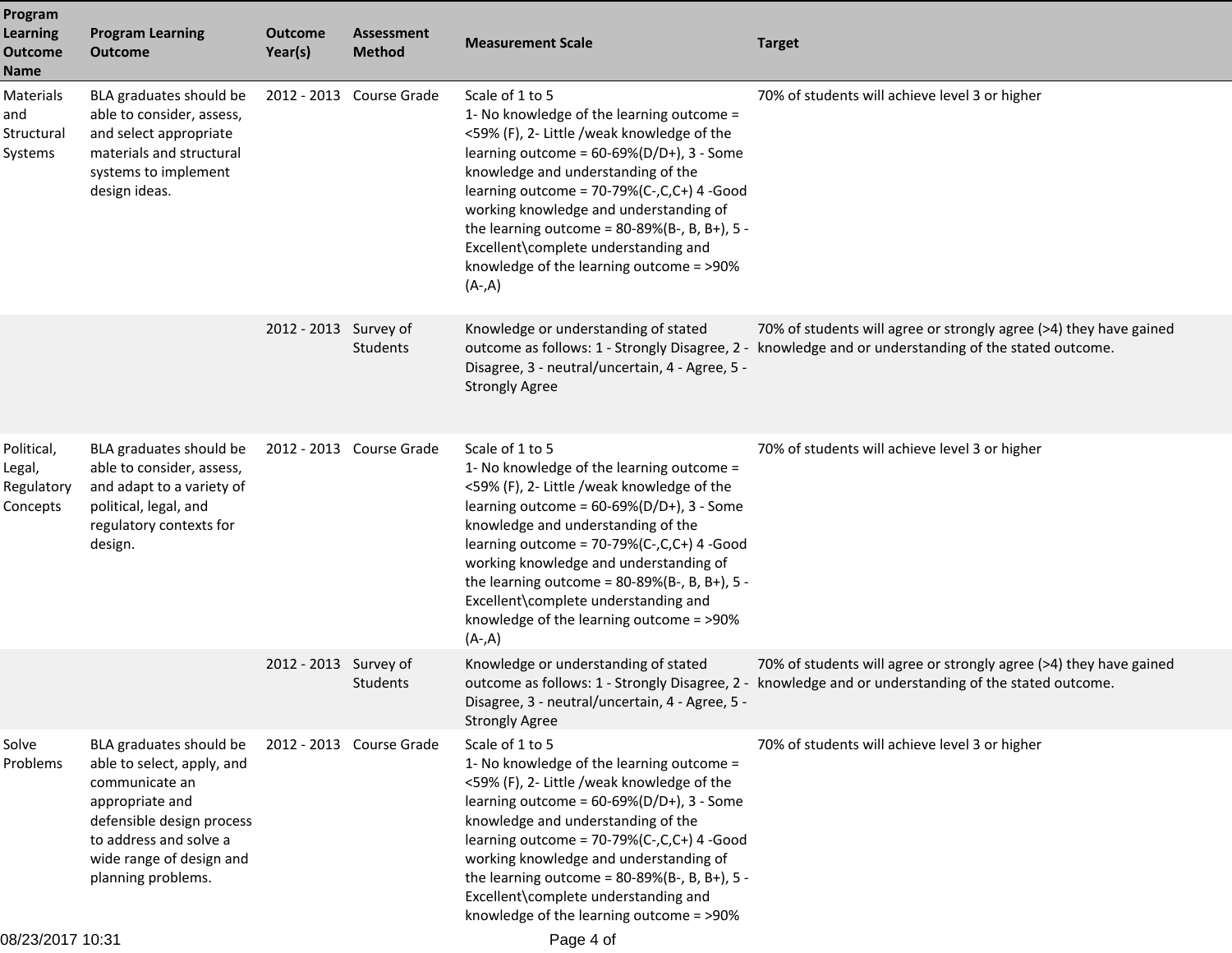| Program<br><b>Learning</b><br><b>Outcome</b><br><b>Name</b> | <b>Program Learning</b><br><b>Outcome</b>                                                                                                                                                                                                                 | <b>Outcome</b><br>Year(s) | <b>Assessment</b><br><b>Method</b> | <b>Measurement Scale</b>                                                                                                                                                                                                                                                                                                                                                                                                                        | <b>Target</b>                                                                                                                                                              |
|-------------------------------------------------------------|-----------------------------------------------------------------------------------------------------------------------------------------------------------------------------------------------------------------------------------------------------------|---------------------------|------------------------------------|-------------------------------------------------------------------------------------------------------------------------------------------------------------------------------------------------------------------------------------------------------------------------------------------------------------------------------------------------------------------------------------------------------------------------------------------------|----------------------------------------------------------------------------------------------------------------------------------------------------------------------------|
| Solve<br>Problems                                           | BLA graduates should be<br>able to select, apply, and<br>communicate an<br>appropriate and<br>defensible design process<br>to address and solve a<br>wide range of design and<br>planning problems.                                                       |                           | 2012 - 2013 Course Grade           | $(A-A)$                                                                                                                                                                                                                                                                                                                                                                                                                                         | 70% of students will achieve level 3 or higher                                                                                                                             |
|                                                             |                                                                                                                                                                                                                                                           | 2012 - 2013 Survey of     | <b>Students</b>                    | Knowledge or understanding of stated<br>Disagree, 3 - neutral/uncertain, 4 - Agree, 5 -<br><b>Strongly Agree</b>                                                                                                                                                                                                                                                                                                                                | 70% of students will agree or strongly agree (>4) they have gained<br>outcome as follows: 1 - Strongly Disagree, 2 - knowledge and or understanding of the stated outcome. |
|                                                             | Stewardship BLA graduates should feel 2012 - 2013 Course Grade<br>a professional obligation<br>to act as stewards of the<br>land itself (considering all<br>its ecological and<br>biophysical complexity) in<br>the course of their<br>professional work. |                           |                                    | Scale of 1 to 5<br>1- No knowledge of the learning outcome =<br><59% (F), 2- Little /weak knowledge of the<br>learning outcome = $60-69\%$ (D/D+), 3 - Some<br>knowledge and understanding of the<br>learning outcome = $70-79%$ (C-,C,C+) 4 -Good<br>working knowledge and understanding of<br>the learning outcome = $80-89%$ (B-, B, B+), 5 -<br>Excellent\complete understanding and<br>knowledge of the learning outcome = >90%<br>$(A-A)$ | 70% of students will achieve level 3 or higher                                                                                                                             |
|                                                             |                                                                                                                                                                                                                                                           | 2012 - 2013 Survey of     | <b>Students</b>                    | Knowledge or understanding of stated<br>Disagree, 3 - neutral/uncertain, 4 - Agree, 5 -<br><b>Strongly Agree</b>                                                                                                                                                                                                                                                                                                                                | 70% of students will agree or strongly agree (>4) they have gained<br>outcome as follows: 1 - Strongly Disagree, 2 - knowledge and or understanding of the stated outcome. |
| Value<br>Clients                                            | BLA graduates, upon<br>entering into professional<br>work, should value the<br>interests of the<br>communities in which<br>they practice, and society<br>as a whole, as well as their<br>individual clients.                                              |                           | 2012 - 2013 Course Grade           | Scale of 1 to 5<br>1- No knowledge of the learning outcome =<br><59% (F), 2- Little /weak knowledge of the<br>learning outcome = $60-69\%$ (D/D+), 3 - Some<br>knowledge and understanding of the<br>learning outcome = 70-79%(C-,C,C+) 4 -Good<br>working knowledge and understanding of<br>the learning outcome = $80-89%$ (B-, B, B+), 5 -<br>Excellent\complete understanding and<br>knowledge of the learning outcome = >90%<br>$(A-A)$    | 70% of students will achieve level 3 or higher                                                                                                                             |
| 08/23/2017 10:31                                            |                                                                                                                                                                                                                                                           |                           |                                    | Page 5 of                                                                                                                                                                                                                                                                                                                                                                                                                                       |                                                                                                                                                                            |